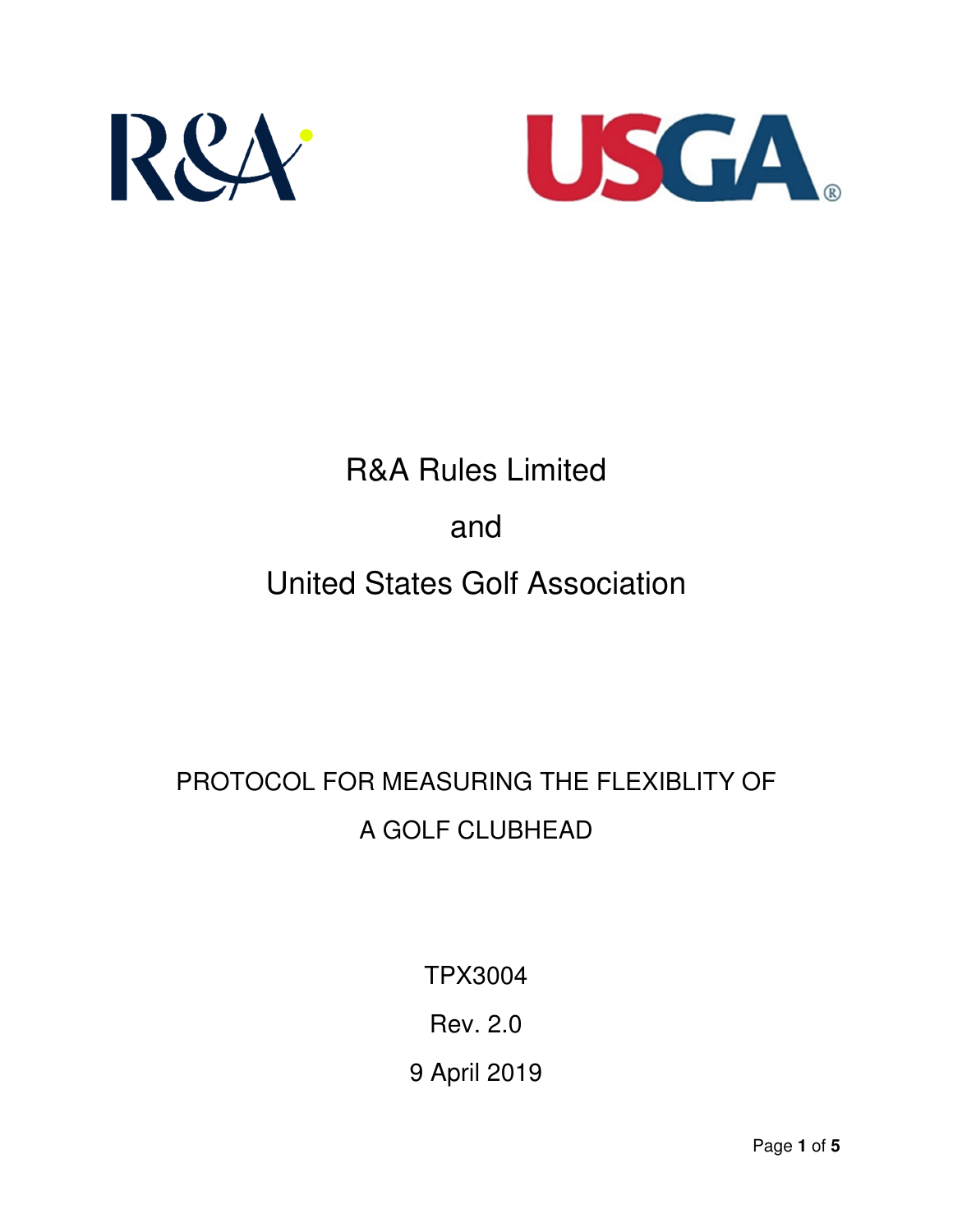| <b>Revision</b> | <b>Date</b> | <b>Details of Revision</b>                                                                                                                                                                                                                                                                                                                                                                                                                      |
|-----------------|-------------|-------------------------------------------------------------------------------------------------------------------------------------------------------------------------------------------------------------------------------------------------------------------------------------------------------------------------------------------------------------------------------------------------------------------------------------------------|
| 1.1             | Mar-2005    | Note addressing procedure for determining<br>impact<br>location when testing irons. Note addressing alignment<br>procedure when testing higher lofted clubs.                                                                                                                                                                                                                                                                                    |
| 1.2             | 1-May-2008  | Note addressing alignment procedure when testing<br>higher lofted clubs. Appendix II, Rule 5a changed to<br>Appendix II Rule 4c(i) to reflect re-numbering of<br>Appendix II in the 2008 Rules changes. Appendix II, Rule<br>5a changed to Appendix II Rule 4c(i) to reflect re-<br>numbering of Appendix II in the 2008 Rules changes.<br>Appendix detailing test for conformance with Appendix II,<br>Rule 4c(ii) of the Rules of Golf added. |
| 2.0             | 9-Apr-2019  | New major revision based on adoption of the revised<br>interpretation of advanced spring design measurement<br>in the Equipment Rules Part 2, Section 4c, published<br>January 2016.                                                                                                                                                                                                                                                            |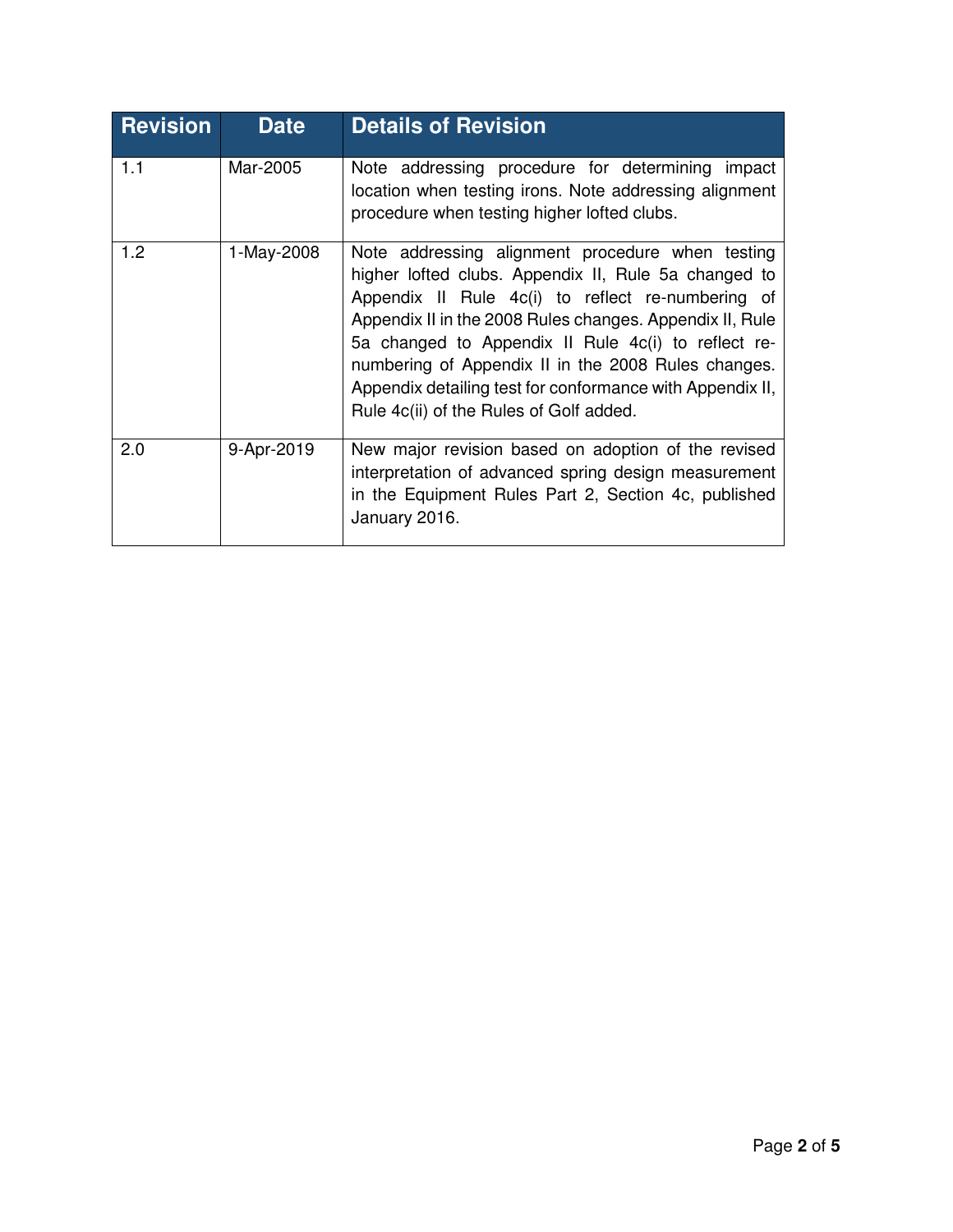# 1 Scope

This protocol describes the method used to test golf clubheads with loft of 35 degrees or lower other than putters for conformance to the Equipment Rules Part 2, Section 4c as administered by R&A Rules, Ltd. (The R&A) and the United States Golf Association (USGA). Clubheads with loft of over 35 degrees are deemed to conform to the Equipment Rules Part 2, Section 4c.

## 2 Test Protocol

#### 2.1 Preparation of the Golf Clubhead

- a. If the golf clubhead is provided without a shaft, affix a golf shaft enabling a free length of at least 10.75 inches (273 mm).
- b. Place the centre template (Figure 1) on the club face such that:
	- i. the heel and toe measurements at the edges of the club face are equal, and
	- ii. the sole and crown measurements at the edges of the club face are equal.
- c. Mark the centre of the face identified through step 2.1 b.



*Figure 1: Proper alignment of the centre template on a golf clubhead.* 

#### 2.2 Adjustable Features

a. If the clubhead has adjustable or repositionable weights, the test shall be performed using the configuration of weights which maximizes the Characteristic Time measurement.

#### 2.3 Characteristic Time of the Club Centre

a. Use a pendulum test device as described in "Technical Description of the Pendulum Test" or equivalent. Specifications available on request by pendulum licensees from the USGA and The R&A.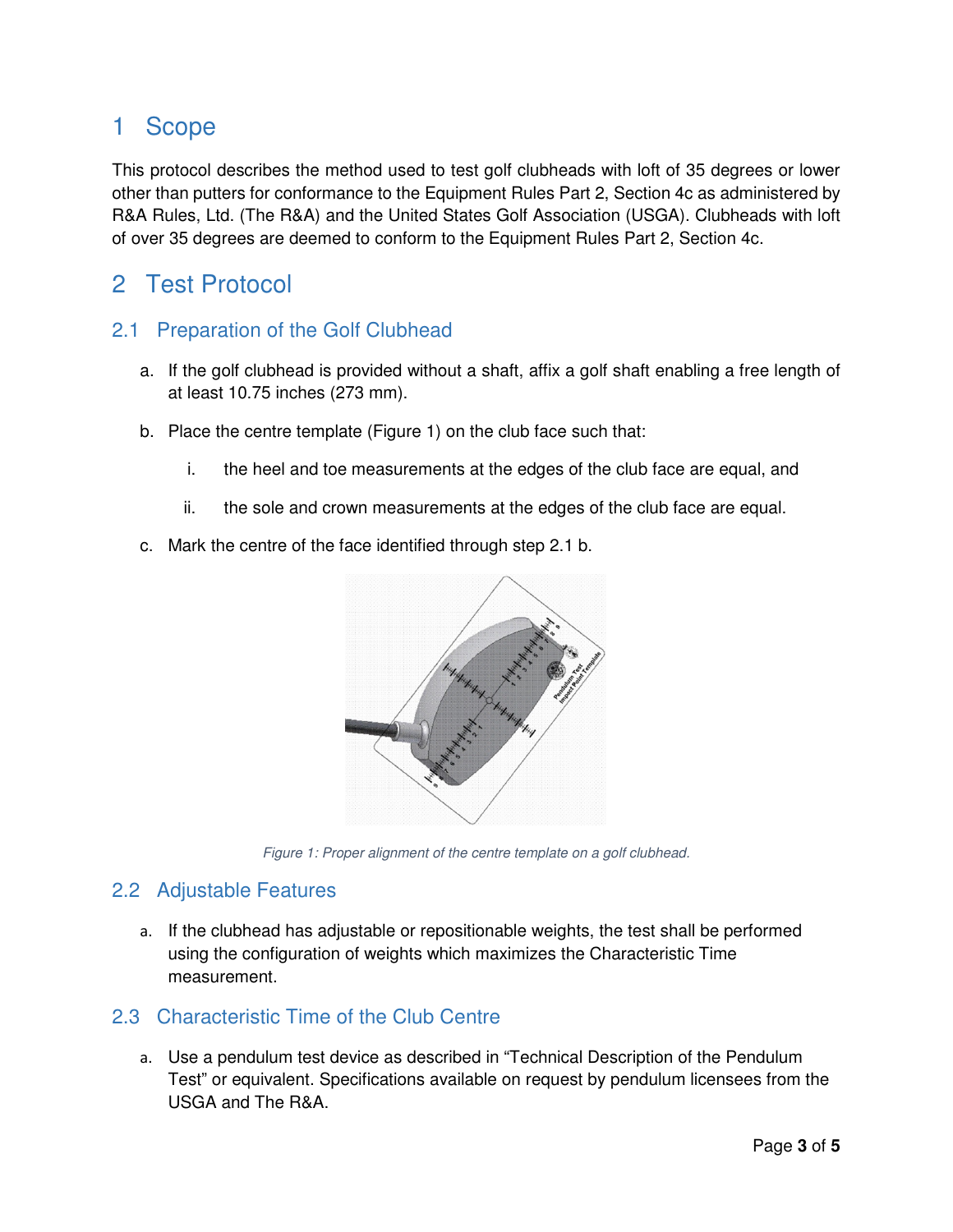- b. Use an approved release of the "PendulumTestConsole" software provided by USGA and The R&A. Please contact the USGA or The R&A to ensure the most current release.
- c. Mount the club in the pendulum such that the ball impact occurs:
	- i. at the centre of the face (as identified in step 2.1c), and
	- ii. perpendicular to the centre of the club face.
- d. Perform three impacts at each of three impact velocities as described in the "Technical Description of the Pendulum Test".
- e. If prompted, perform an additional 9 impacts.
- f. In the case that the club face has a thick, compliant coating, see "Technical Description of the Pendulum Test".
- g. Report the "intercept" value. This shall be the Characteristic Time (CT).

#### 2.4 Off-Centre Characteristic time

Repeat the test described in 2.2 at additional points on the club face both within and outside of the impact area as defined in the Equipment Rules Part 2, Section 5b(i) ("impact area").

### 3 Determination of Conformance Status

- a. If the CT value at the centre of the face is greater than 239  $\mu$ s plus an 18  $\mu$ s tolerance then the club does not conform to the Equipment Rules Part 2, Rule 4c (i and ii)\*.
- b. If the maximum CT exceeds:
	- i. 239 µs plus an 18 µs tolerance anywhere within the impact area, or
	- ii.  $257 \mu s$  plus an 18  $\mu s$  tolerance outside the impact area,

then the club does not conform to the Equipment Rules Part 2, Rule 4c (ii)\*.

- \* Note: If the clubhead has:
	- i. A depth of less than or equal to 1.5 inches (Figure 2) and